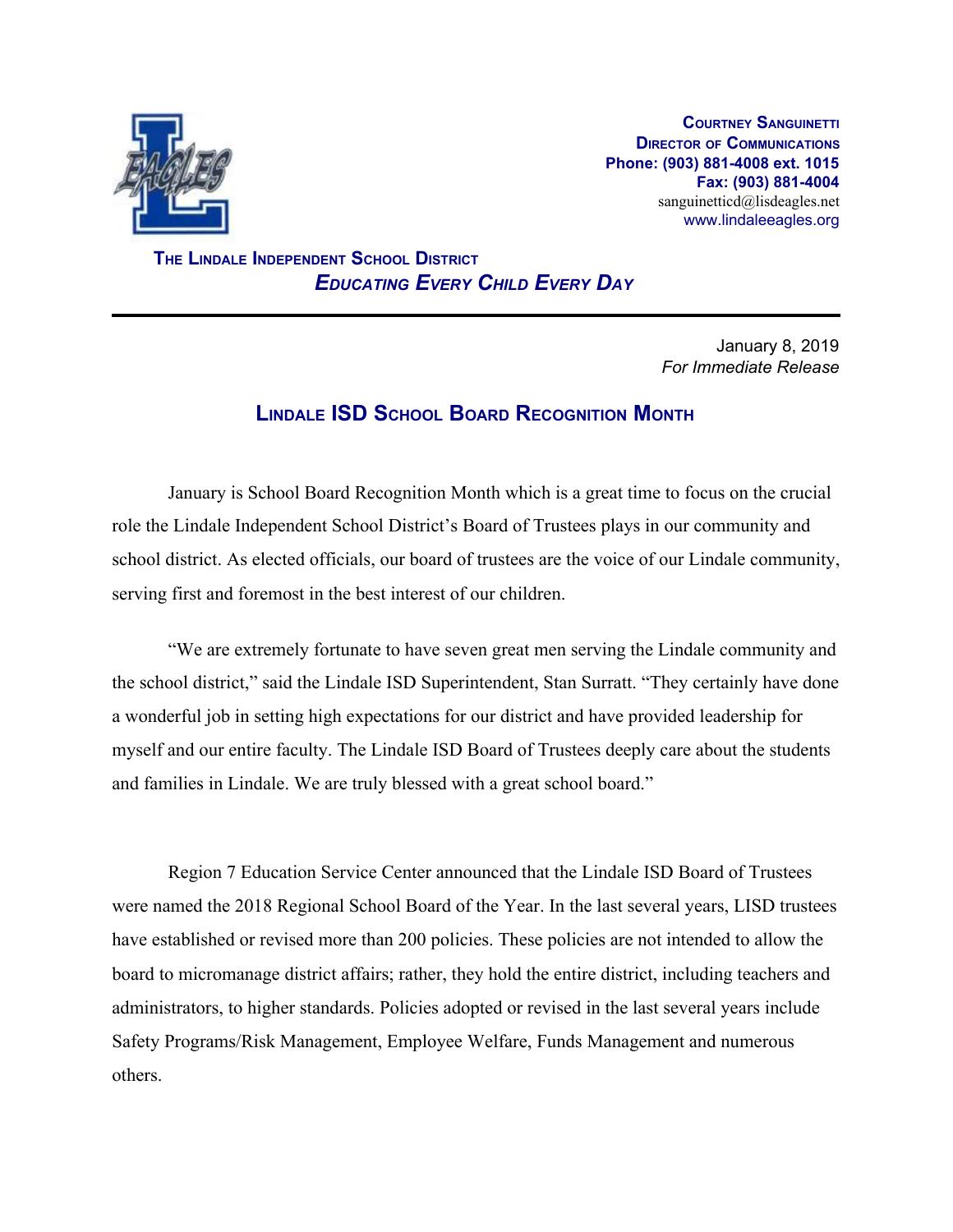In 2016, the Board approved a plan to initiate its own police force, now employing a total of five police officers.

"There is nothing more important than keeping our students, teachers, staff members and school visitors safe during the school day," said LISD board member Kelly Cox. "This initiative will allow for more coverage each day to the six campuses in the district."

In November 2017 and 2018, Lindale ISD was recognized as a financially responsible district by the Texas Education Agency's "Superior Achievement" rating. Surratt named the effort of staff members, who are conscious of the district's taxpayers regarding LISD expenses.

"Our LISD Board of Trustees deserve a great deal of credit for their fiscal management," said Surratt.

Other recent accomplishments include the passing of the Lindale ISD bond, lowering the property tax rate for district homeowners, increasing the teacher pay scale to remain competitive among other districts, and implementing "the Lindale TJC Promise", a program that allows high school students to earn scholarships based on student performance that can ultimately pay for two years of tuition and fees at Tyler Junior College.

 It's important that the public supports our schools so that today's students are prepared to be productive citizens and the leaders of tomorrow. The Lindale ISD's board members provide vision and leadership in their roles as advocates, and they will continue to stand up for public education.

Recognizing board members for this commitment and sacrifice takes a combined effort on the part of all those they serve: administrators, school staff, students and the community. Although showing appreciation should be a year-round process, taking advantage of the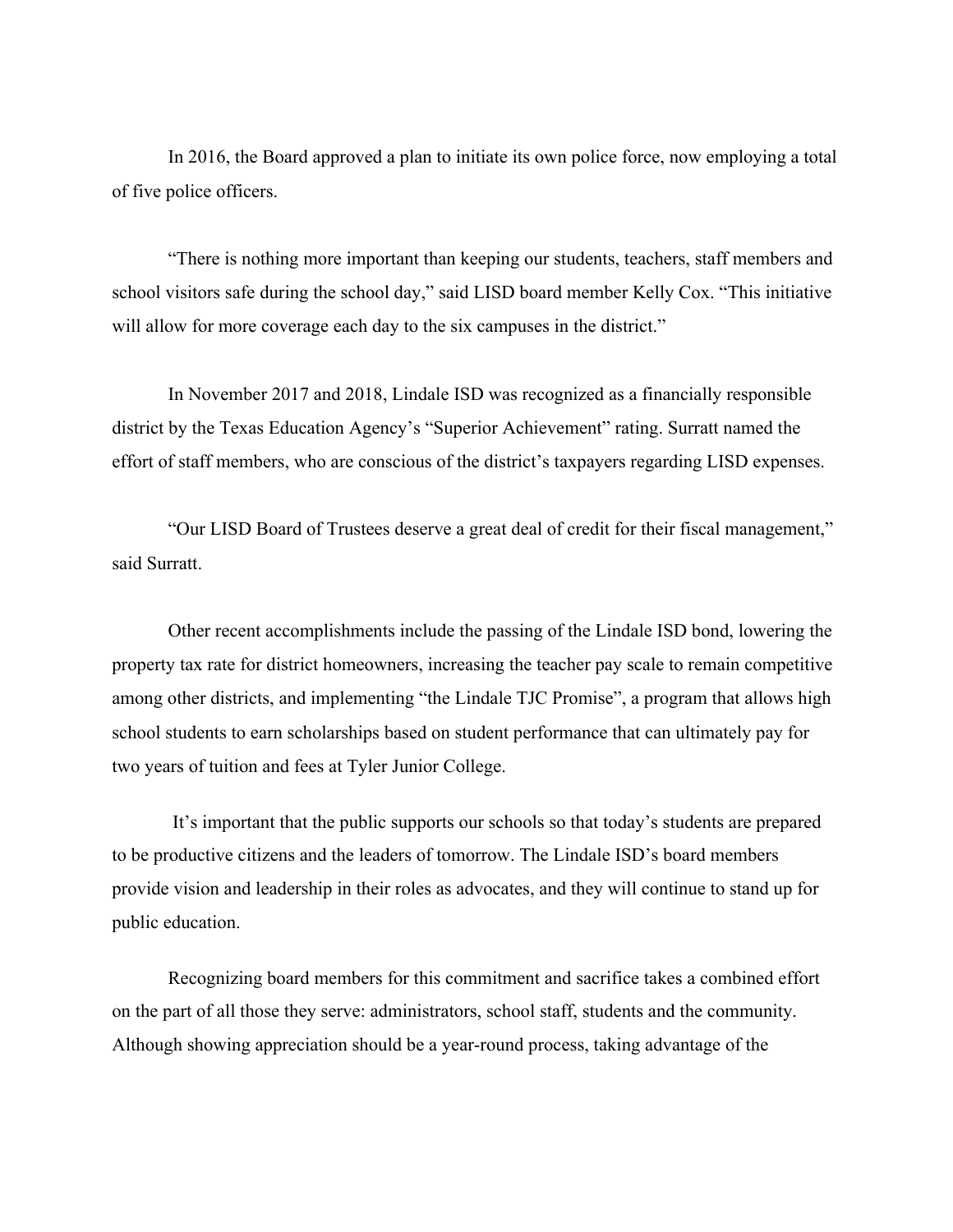designated School Board Recognition Month assures that these important people receive some of the appreciation that they deserve.

Board members serving Lindale ISD are:

LISD Board President, Mike Combs

Mr. Combs was elected to the LISD board in 2006. He is married to his wife Rachel Combs of 39 years. He has two sons who are both LISD graduates and reside in Lindale, Texas.

## LISD Board Vice-President, Robert McGee

Mr. McGee and his wife of 20+ years have two children in the school district, and are very active within the Lindale community. McGee is a 1993 graduate of UT Tyler and has lived in the Lindale community since 1995.

## LISD Board Secretary, Donny Williams

Donny Williams joined the Lindale ISD school board in May 2015 in the Place Six position.

# LISD Board Member, Kelly Cox

Mr. Cox was elected to the board of trustees in 2011. He and his wife Jennifer have two children and have lived in the district since 2002.

# LISD Board Member, Gary Camp

Gary Camp is a 1975 graduate of Lindale High School and a 1979 alumni of UT Tyler. He is married to his high school sweetheart, Susan Melvin Camp. Together they have three children.